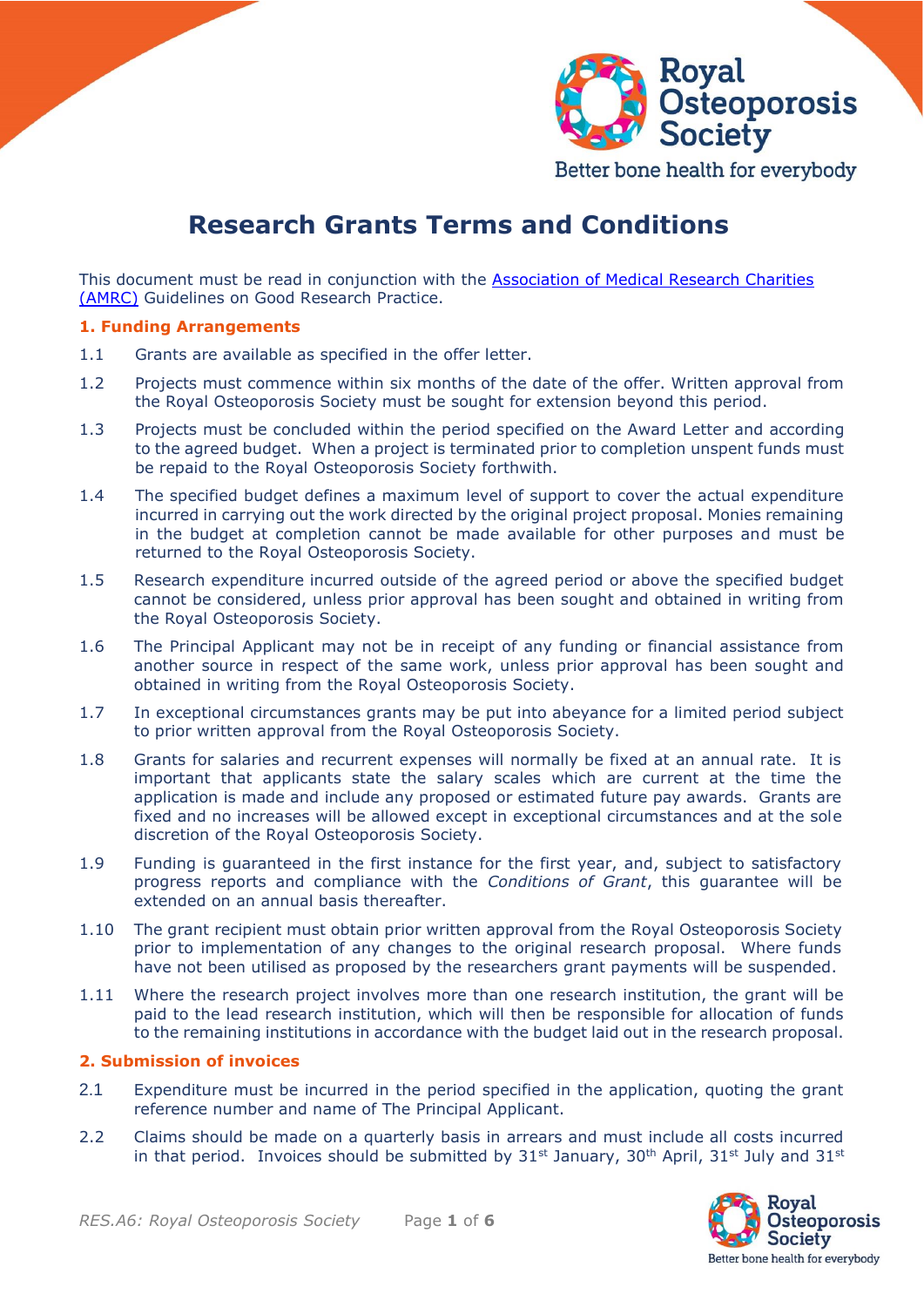October each year and payment will be made on 28<sup>th</sup> February, 31<sup>st</sup> May, 31<sup>st</sup> August and 30<sup>th</sup> November. Claims for reimbursement more than six months after the expense was incurred will only be considered in exceptional circumstances at the sole discretion of the Royal Osteoporosis Society.

- 2.3 A detailed and meaningful expenditure list must be provided to substantiate all research claims. This must be set out under the headings detailed in the application (salaries, research costs (materials and consumables, miscellaneous, and equipment, as applicable). A copy invoice must be provided with the claim for any non-salary item costing £100 or more.
- 2.4 Claims for salaries must give separate details of charges for basic salary, national insurance, superannuation, and London allowance (if applicable). The name of the individual must also be stated.
- 2.5 The Royal Osteoporosis Society will not consider payment of indirect costs (unless specifically requested in the grant application and approved), examples of which include, but are not limited to;
	- institutional overheads
	- financial services
	- personnel services
	- recruitment cost
	- public relations
	- institutional libraries
	- departmental services (administration, secretarial, printing, photography)
	- telephone charges
	- postage and courier services
- 2.6 Funds requested under the specified expenditure headings must be used for those purposes only. Virement between expenditure headings is only permissible with the prior written approval of the Royal Osteoporosis Society.

#### **3. Management of the award**

- 3.1 The Principal Applicant accepts overall responsibility for the grant and must be actively engaged in the direction of the project. The salary of the Principal Applicant must be guaranteed during the term of the grant.
- 3.2 Named co-applicants must be actively involved in the running of the project.
- 3.3 Salary and expenses must be administered through the relevant financial departments of the host institution and paid in accordance with all relevant UK law.

### **4. Stipends**

- 4.1 Stipends are determined by the Principal Applicant at the time of application.
- 4.2 The salary of the Principal Applicant (Supervisor) must be guaranteed during the term of the grant.
- 4.3 Stipends must be administered through the relevant financial departments of the host institution and paid in accordance with all relevant UK law.
- 4.4 Studentships will only be awarded on the condition that the student receives an upper second or first class degree or equivalent.
- 4.5 The Royal Osteoporosis Society must be notified immediately if the named student terminates their studentship. The continuation of the award will be at the discretion of the Royal Osteoporosis Society.

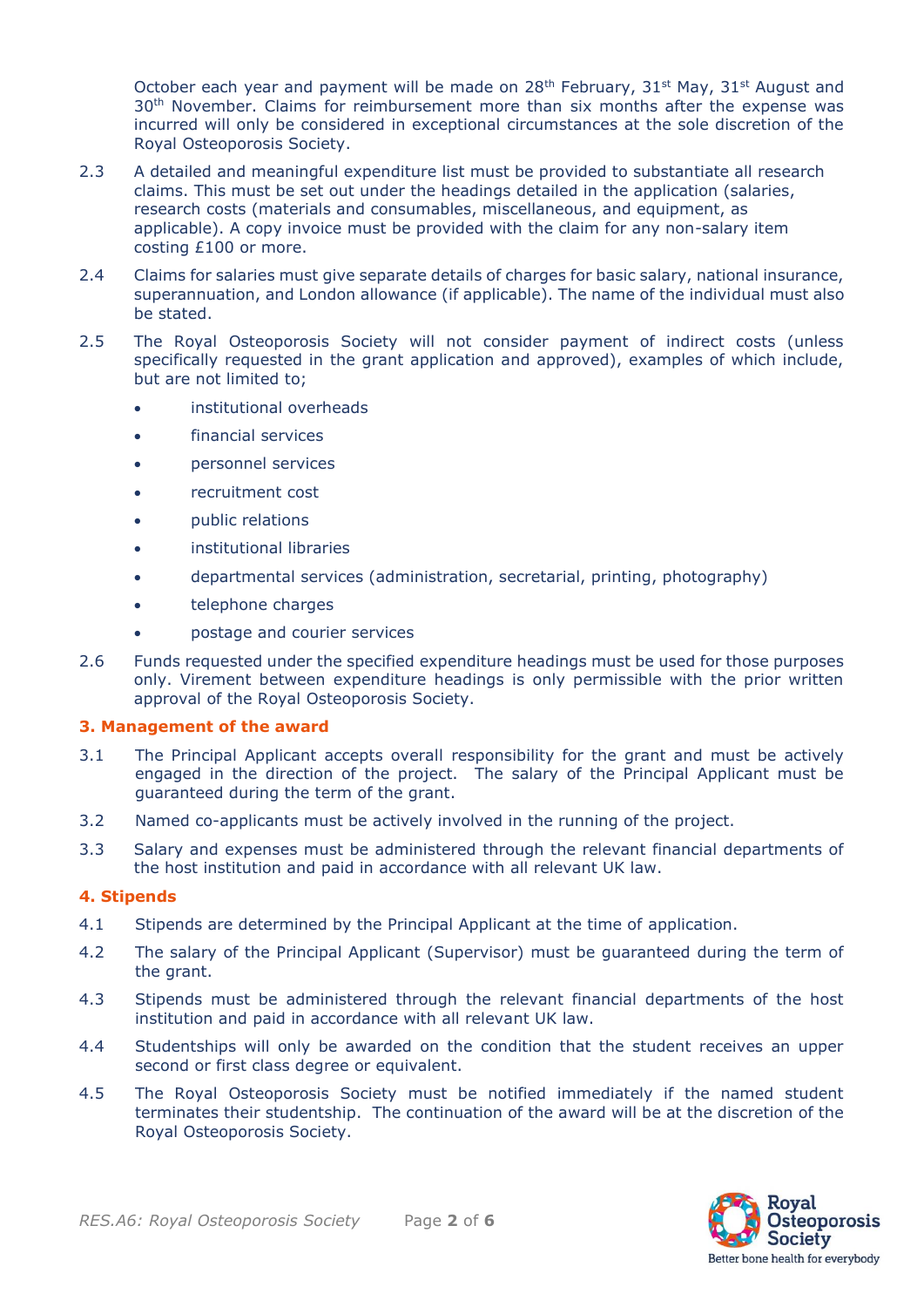## **5. Staff**

- 5.1 The Royal Osteoporosis Society must be informed of every member of staff employed on the grant. Any changes to these details or changes in staff during the period of the award can only be made with the prior written approval of the Royal Osteoporosis Society.
- 5.2 All members of staff employed on the grant are expected to devote a minimum of 80% of their time to the research.
- 5.3 Staff must not be appointed to a level of salary higher than was awarded without the prior approval of the Royal Osteoporosis Society (unless the salary increase is caused by a change in applicable law). All salary increases, including those caused by a change in applicable law, must be met by the employing institution, except when specifically included in the grant application.
- 5.4 Gradings and salaries must have the approval of the administrative office of the Institution where staff are to be employed.
- 5.5 Staff whose salaries are supported by a Royal Osteoporosis Society grant are employed by the Institution where they work and not by the Royal Osteoporosis Society. All liability under employment or health and safety law, other applicable legislation, or vicarious liability for negligence, therefore lies with the host institution.
- 5.6 Staff should be employed at the level stated in the proposal. The Royal Osteoporosis Society must be notified if a suitable candidate is found at a lower salary level and the difference will be retained by/must be repaid to the Royal Osteoporosis Society (as applicable).

#### **6. Equipment**

- 6.1 Responsibility for equipment lies with the host institution, which must accept its accommodation, operating and servicing costs, and any insurance that may be necessary.
- 6.2 Equipment should carry a prominent label or plaque showing that the Royal Osteoporosis Society funded it.
- 6.3 Equipment must not be removed from the Principal Applicant's institution without the prior written approval of the Royal Osteoporosis Society. Should the Principal Applicant move to another Institution during the tenure of the award, the Royal Osteoporosis Society reserves the right to require that the equipment be transferred with him/her. Any costs incurred during the transfer of equipment must be met by the new Institution.
- 6.4 Equipment must not be disposed of within the duration of the grant without the prior written approval of the Royal Osteoporosis Society. Net proceeds from disposal of equipment must be repaid to the Royal Osteoporosis Society.

#### **7. Human volunteers**

- 7.1 Where human volunteers are to be involved in the study, the Principal Applicant must obtain the appropriate ethics approval, for example through the ethical committee of their hospital or Institution, or the NRES. The voluntary, informed consent of every volunteer must be obtained in writing.
- 7.2 Data must be held in accordance with the General Data Protection Regulation and Data Protection Act 2018 (but only to the extent that the grant recipient is bound at law) and all other applicable legislation and any additional protocols adopted by the Royal Osteoporosis Society.

## **8. Use of Human Tissue**

8.1 The Royal Osteoporosis Society requires that any procedure undertaken during the course of a project that involves the removal of human tissue at post-mortem examination will be carried out in accordance with all applicable legislation, the guidance issued by the Department of Health, and any additional protocols adopted by the Royal Osteoporosis Society.

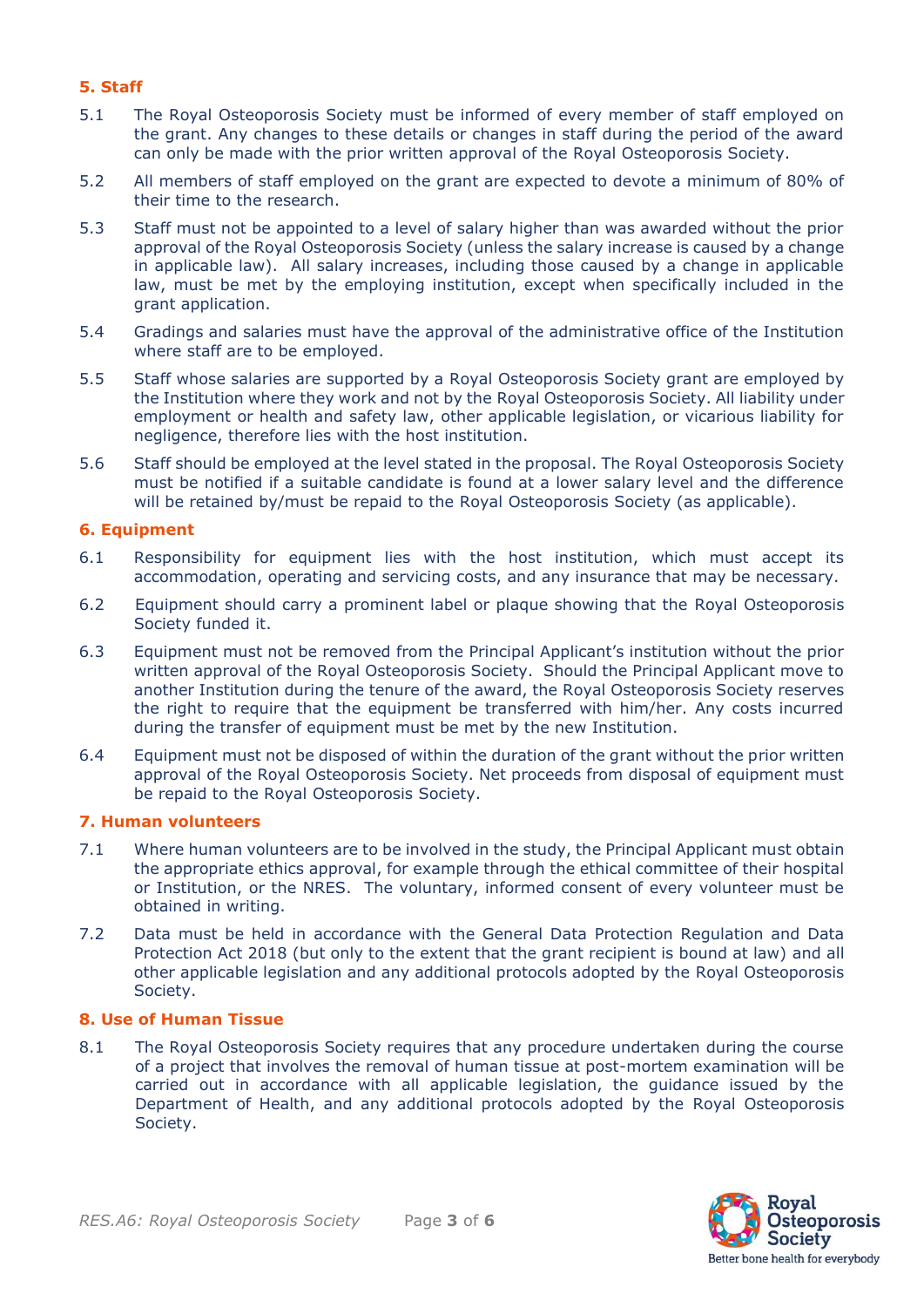- 8.2 Any projects that involve foetal tissue must be carried out in accordance with all applicable legislation, the guidance issued by the Department of Health, and any additional protocols adopted by the Royal Osteoporosis Society.
- 8.3 Any projects involving human embryos must be carried out under the regulatory framework provided by the Human Fertilisation and Embryology Authority, in accordance with all applicable legislation and any additional protocols adopted by the Royal Osteoporosis Society.

### **9. Progress Reports**

- 9.1 Regular informal contact with the Royal Osteoporosis Society Research Manager to discuss grant progress is welcomed.
- 9.2 Whatever the period of the grant, yearly continuation will depend upon receipt of satisfactory annual interim reports. A copy of this interim report is required for continuation of the grant. For one-year grants, continuation will depend upon receipt of a satisfactory report after 6 months, which should be submitted within seven months of the start of the grant. In the extreme case of contemporary research developments negating the meaningful continuation of the research as outlined in the grant proposal, the Royal Osteoporosis Society reserves the right to request re-orientation of the research or discontinue the grant if this cannot be satisfactorily resolved.
- 9.3 A detailed final report and lay summary must be submitted to the Royal Osteoporosis Society within three months from the scheduled end of the grant period.
- 9.4 A follow-up report must be submitted within one and two years from the completion of the grant. The purpose of this report is to identify any outputs resulting from the grant (such as publications, further funding, etc.) which have arisen since the competition of the project.
- 9.5 Reporting of grants will be routinely undertaken using Researchfish [www.researchfish.com](http://www.researchfish.com/) and Principal Applicants are required to register with this system. Additional details may be requested via email.
- 9.6 Where volunteers are involved in research, Principal Applicants are required, within the bounds of relevant ethical framework, to provide feedback to their patients or their carers at appropriate stages during their work.

#### **10. Final Invoices**

- 10.1 Final invoices must be received within six months from the scheduled end of the grant period. No payment will be made in respect of invoices received after this date.
- 10.2 Final invoices will not be paid until the final report and lay summary have been received by the Royal Osteoporosis Society.
- 10.3 Grants are closed by the Royal Osteoporosis Society six months after the scheduled end of the grant period.

#### **11. Publication**

- 11.1 It is the Royal Osteoporosis Society's policy to publicise as widely as possible its grants and the scientific progress achieved through them. It is therefore a condition of accepting funding that The Principal Applicants agree to co-operate in such publicity efforts.
- 11.2 Principal Applicants are expected to seek publication of findings in peer reviewed journals as soon as possible during and after conclusion of the project even where results prove negative. At least one reprint of each published paper should be submitted to the Royal Osteoporosis Society.
- 11.3 The support of the Royal Osteoporosis Society must be acknowledged in all publications, presentations and posters arising from work on the grant. A reprint of such materials must be sent to the Royal Osteoporosis Society Research Manager.
- 11.4 The Royal Osteoporosis Society and Principal Applicant jointly undertake to notify each other before published reference is made to the findings of the project. Where research findings

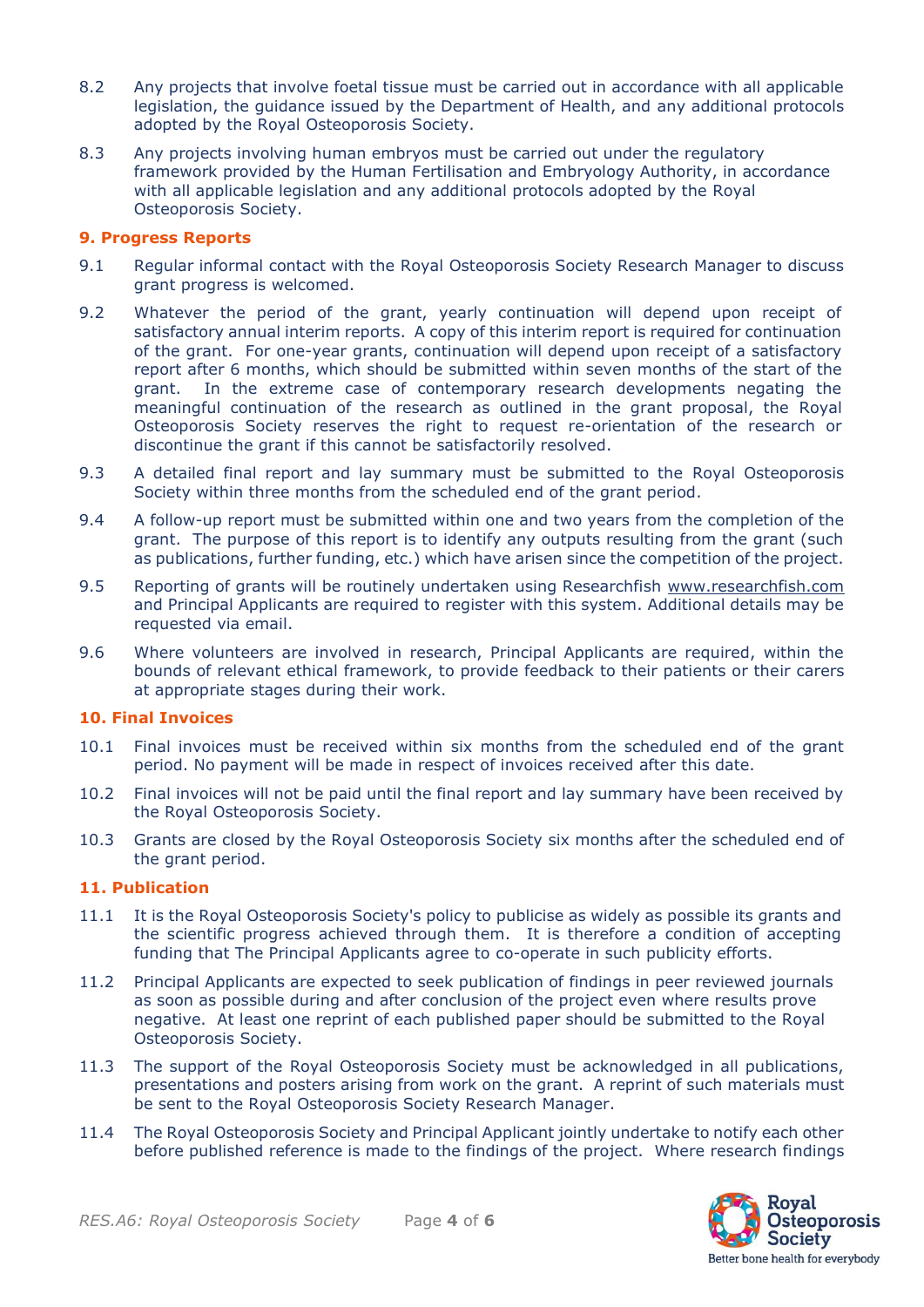are of special importance to patients (e.g. clinical trials) the Principal Applicant is required to notify the Royal Osteoporosis Society, in confidence and/or under embargo if appropriate, of expected journal publication to enable preparation to be made to anticipate and manage enquiries from patients and the public and to enable the Royal Osteoporosis Society to gain appropriate media coverage of the findings.

#### **12. Communication**

12.1 It is a condition of the grant that Principal Applicants are willing to talk at Royal Osteoporosis Society local support group meetings. Principal Applicants agree, where appropriate, to cooperate with the Royal Osteoporosis Society Development Department to seek further funds for our research programme.

### **13. Site Visits**

13.1 The officers of the Royal Osteoporosis Society welcome invitations to visit the Principal Applicant's laboratory to discuss progress at least once during the period of the project, but also reserve the right to make such a visit in any event.

#### **14. Termination of Awards**

- 14.1 The Royal Osteoporosis Society reserves the right to terminate the grant at any time. In such a case notice and reasons will be given in writing. Any expenditure properly and necessarily incurred under the award up to the termination date will be reimbursed.
- 14.2 In the event of the work being discontinued by the host Institution, written notification must be given immediately to the Royal Osteoporosis Society setting out reasons for the termination. The final claim must be submitted within three months of notice of discontinuation.

### **15. Media**

15.1 Principal Applicants are required to contact the Royal Osteoporosis Society before either contacting the media or making comment to the media on any work carried out under a grant from the Royal Osteoporosis Society.

The recipient should inform the Royal Osteoporosis Society if the media contact him/her or the research groups directly. Recipients are asked to support any relevant press activity generated by the Royal Osteoporosis Society following peer-reviewed publications unless otherwise asked. The recipients are expected to attend Royal Osteoporosis Society events and contribute to Royal Osteoporosis Society publications on mutual agreement.

#### **16. Intellectual Property Rights (IPR)**

- 16.1 The Royal Osteoporosis Society funded researchers and the host institution agree to seek diligently to protect (by registration or otherwise) and to exploit IPR (including all inventions, technologies, products, data and know-how) arising from work funded by the Royal Osteoporosis Society.
- 16.2 The Royal Osteoporosis Society funded researchers and host institution agree that all IPR arising from the work of Royal Osteoporosis Society funded employees will vest in the host institution. The host institution will use all reasonable endeavours to exploit this IPR.
- 16.3 The host institution and Royal Osteoporosis Society funded researchers agree they will not in any way exploit IPR created or acquired in connection with any Royal Osteoporosis Society funded activity without the prior written consent of the Royal Osteoporosis Society, such consent not to be unreasonably withheld. Exploitation includes use for any commercial purpose or any licence, sale, assignment, materials transfer or other transfer rights. The host institution and the Royal Osteoporosis Society funded researchers agree that the Royal Osteoporosis Society shall receive a reasonable share of any commercial return commensurate with its relative contribution to the research.
- 16.4 The host institution agrees to:
	- (a) ensure that all persons in receipt of a Royal Osteoporosis Society grant or working on Royal Osteoporosis Society funded activity (including employees, students, visiting